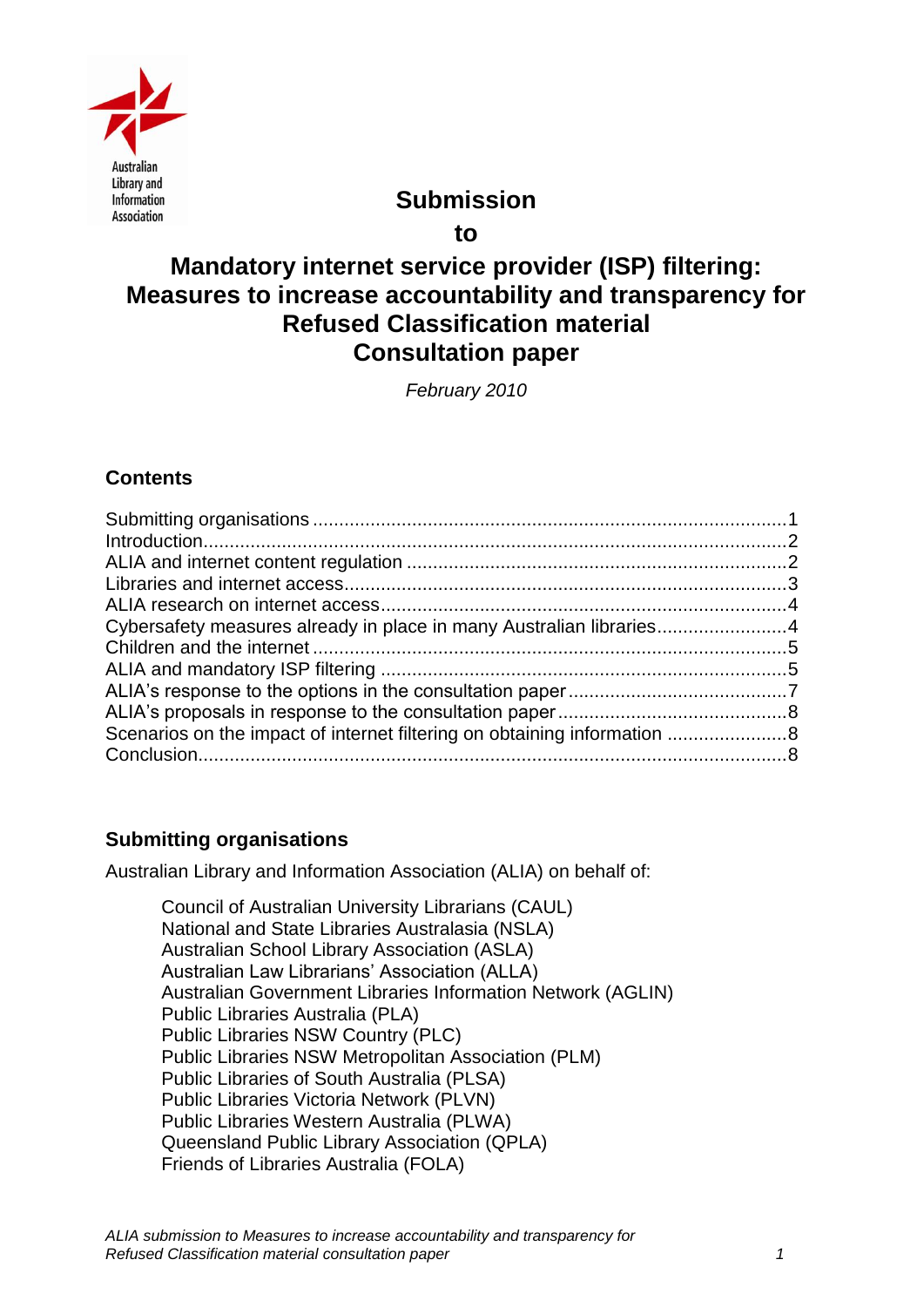## <span id="page-1-0"></span>**Introduction**

The Australian Library and Information Association (ALIA) and the joint submitting organisations welcome the opportunity to comment on the Department"s *Measures to increase accountability and transparency for Refused Classification material consultation paper.*

ALIA is the peak body representing the library and information services sector. It represents 6000 members, the library and information profession, Australian library and information services, and the interests of over 12 million library users.

We are committed to promoting the free flow of information and ideas in the interest of all Australians and a thriving culture, economy and democracy.

We advocate the development of an informed society that can partake and participate in skilled decision-making. Accurate, relevant and timely information is the key ingredient to effective decision-making. Australia's long-term economic development is dependent on its ability to use information to make decisions that enable growth, progress and productivity.

Library and information services professionals are committed to the following core values:

- $\cdot$  Promotion of the free flow of information and ideas through open access to recorded knowledge, information, and creative works.
- Connection of people to ideas.
- Commitment to literacy, information literacy and learning.
- $\cdot$  Respect for the diversity and individuality of all people.
- Preservation of the human record.

While ALIA and the joint submitting organisations support the Minister"s decision to discuss this important issue with the Australian public, we have profound concerns about the proposals in the consultation paper.

## <span id="page-1-1"></span>**ALIA and internet content regulation**

ALIA believes that freedom can be protected in a democratic society only if its citizens have unrestricted access to information and ideas.

ALIA supports the basic right of library and information services users to unhindered access to information regardless of format. Through these services, Australia's public libraries play a key role in addressing the need for equitable community access to online information and services.

For ALIA and Australia's library and information services, together with the support for freedom of information, comes the need to exercise due care in the provision of information.

Libraries and information services facilitate and promote public access to the widest variety of information, reflecting the plurality and diversity of society. The selection and availability of library materials and services, including online content and services, is governed by professional considerations and not by political, moral and religious views.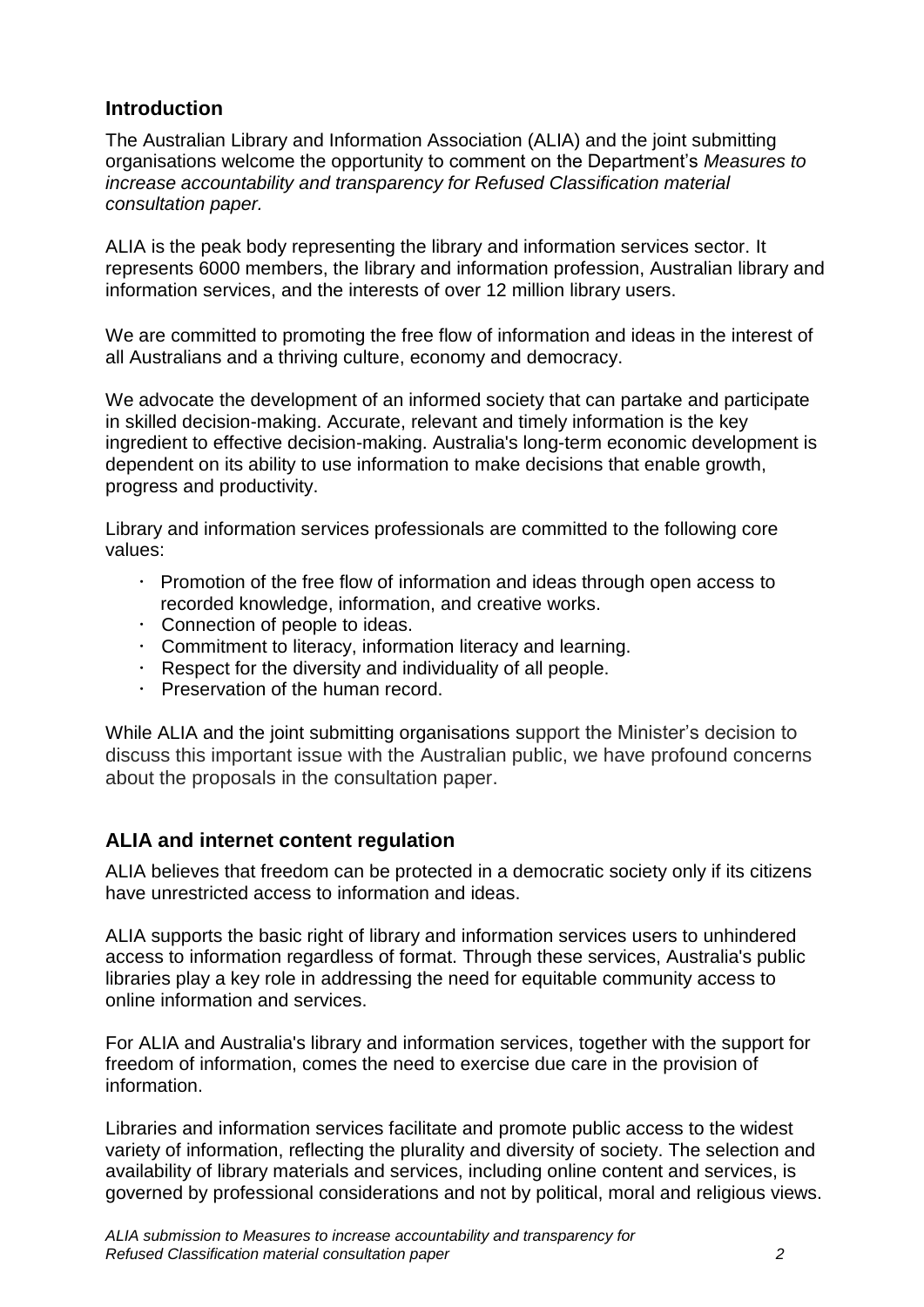Access to electronic information resources should not be restricted except as required by law and this basic right should not be eroded in the development of further regulatory or legal restrictions on online information.

Users are assisted with the necessary skills and a suitable environment in which to use their chosen information sources and services freely and confidently. Each user's right to privacy and confidentiality is protected with respect to information sought or received and resources consulted.

In addition to the many valuable resources available on the internet, some are incorrect, misleading and may be offensive. Libraries and information services proactively promote and facilitate responsible access to quality networked information for all their users, including children and young people. They enable library users to learn to use the internet and electronic information efficiently and effectively. *ALIA statement on online content regulation* h*[ttp://www.alia.org.au/policies/content.regulation.html](http://www.alia.org.au/policies/content.regulation.html)*

ALIA endorses and supports effective, practical and appropriate measures that assist Australians to manage their use of the internet. We believe that cybersafety education is one of the most effective strategies to manage content issues.

ALIA has been active in the public debate on online content regulation since 1996, and has consistently raised the awareness of cybersafety issues in the library community. The Association has proactively worked with libraries and ACMA to promote and facilitate responsible access to quality networked information for all their users, including children and young people. Together with ACMA, ALIA has developed practical guides and videos for library staff and families that "aim to complement existing policies in libraries and provide additional resources and support to library staff".

*ACMA Cybersmart website <http://www.cybersmart.gov.au/Libraries.aspx>*

ALIA has supported and promoted Federal Government programs including Safer Internet Day and Stay Smart Online, and is currently represented on the Department of Broadband, Communications and the Digital Economy Consultative Working Group on Cybersafety.

#### <span id="page-2-0"></span>**Libraries and internet access**

Public libraries are community hubs within rural, regional and metropolitan areas. Libraries are at the heart of local communities. The free public library network in Australia is the key provider of free access to information and services; public libraries are recognised as trusted, friendly, neutral and non-threatening spaces for individual or group social inclusion.

Public access to the internet and computers is transforming public libraries into de facto e-government access points. Government agencies now refer people to public libraries to receive both access to and assistance with online services.

Access to the internet, and particularly to broadband, is an extremely important enabler for the delivery of better health, education, community and emergency services in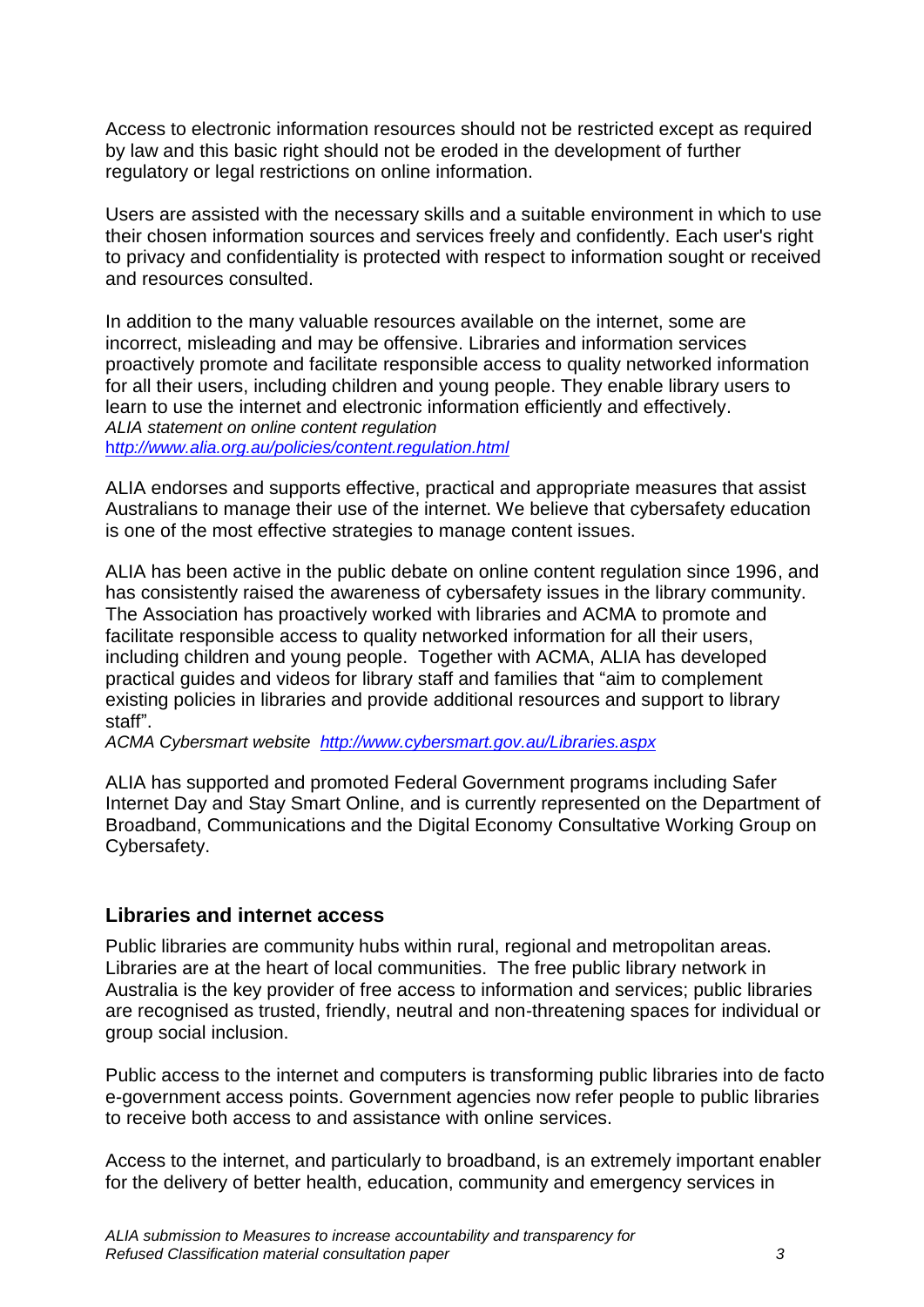regional, rural and remote Australia, particularly as many government services are increasing online service delivery to clients. The Library Council of New South Wales Report NSW *Public Libraries and eGovernment 2006* identifies the increasing use of libraries for this purpose, particularly regional libraries. *<http://www.sl.nsw.gov.au/pls/publications/pdf/egov.pdf>*

Libraries are doing much of the work of enabling access and use of government services. For this reason, in addition to the basic values outlined above, it is important that the Government"s policy be developed taking into account empirical evidence about uses of the internet in libraries such as provided by ALIA.

## <span id="page-3-0"></span>**ALIA research on internet access**

ALIA has conducted regular national surveys about internet access in public libraries, and our research evidence shows that complaints about internet content within public libraries are extremely rare, representing 0.2% of users. Of those complaints that are made, 64% are about adults" access and 36% concern children. Most complaints are about adults accessing legal sexually explicit material, not about children being exposed to such material.

In terms of internet content complaints, the percentage of libraries who have received complaints about internet content continues to reduce from 55% in 2002, 50% in 2005, and 43% in 2008.

The *ALIA Internet access in public libraries survey 2008* shows that since 2005 there has been a 41% increase in the number of public access internet terminals in public libraries. The increase since 2005 in the number of users each week is 91% – that means that an estimated 147,000 users access the internet via their local public library each week.

Public libraries are conscious of balancing free access to information and community concerns around inappropriate internet content and usage. The trend is towards an increase in the use of filtering software in public libraries: 36% of respondents in 2008 compared with 30% in 2005. However, our research provides evidence that using internet filtering does not stop complaints.

*<http://www.alia.org.au/advocacy/internet.access/>*

## <span id="page-3-1"></span>**Cybersafety measures already in place in many Australian libraries**

Many Australian libraries have implemented internet-use policies and publicise these policies widely in their user community. ALIA encourages libraries to:

- 1. Offer internet access with the fewest possible restrictions.
- 2. Incorporate internet-use principles into overall policies on access to library resources
- 3. Have user behaviour policies and to publicise these policies widely. Policies should state clearly that users are responsible for what they access online. Users should be reminded that:
	- o not all material on the internet is complete, accurate or up-to-date;
	- o library workstations are not private or secure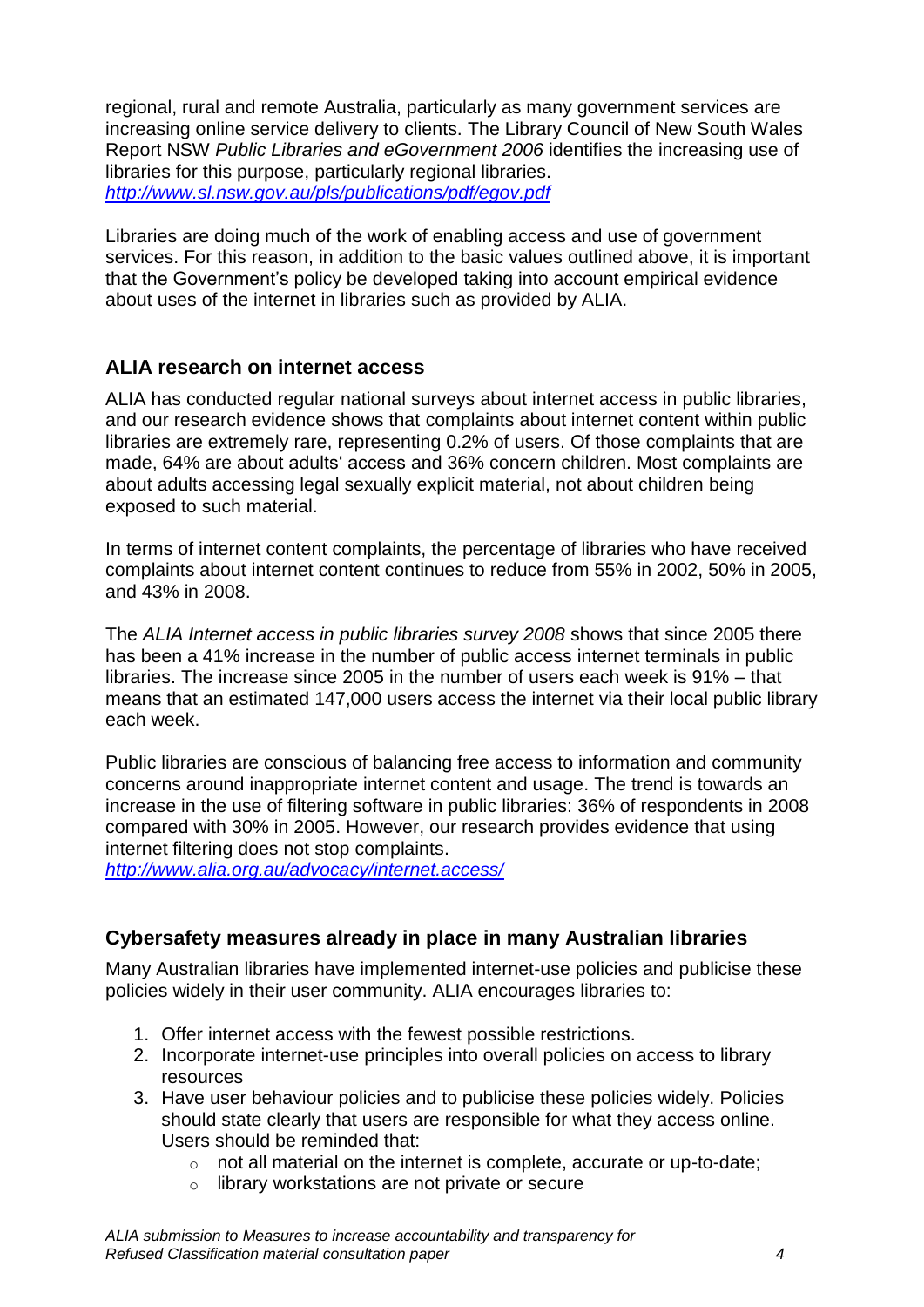- o internet access should not be used for illegal activity, or to access illegal material; and
- $\circ$  complaint mechanisms exist for online material that is believed to be prohibited
- 4. Create library web pages that point to appropriately reviewed sites for both general use and use by children
- 5. Take an active role in educating their communities about intellectual freedom principles and the shared responsibilities of libraries, information services and the community in facilitating responsible and rewarding use of information resources including the internet
- 6. Facilitate community education and training programs on accessing online information
- 7. Conduct regular policy reviews including consultation with their user communities
- 8. Ensure that all staff are familiar with library policies and with the relevant legislation
- 9. Keep statistics on internet use.

# <span id="page-4-0"></span>**Children and the internet**

There has been some controversy about the provision of internet services in public libraries and especially about the risk of children having access to what many consider to be inappropriate content. ALIA supports the right and responsibility of parents and guardians to direct the use of the internet by their own children. Parents who wish to limit or restrict access by their own children should personally oversee their use of the internet and other forms of electronic information.

In addition to the above measures already implemented in many Australian libraries, the specific measures for children's access include:

- 1. developing a website for children and young adults that links to material especially recommended for them
- 2. teaching children how to use the internet and to be critical users of information
- 3. offering internet classes for parents, children and others
- 4. providing information about and links to resources developed specifically as guides for parents and children on safe internet use
- 5. covering access by children in libraries" internet-use policies, specifying the conditions of use and the role of parents or guardians in giving permission for and/or accompanying children using public internet services. Policies on children's access to internet service may be linked to those on children's use of library services generally.

# <span id="page-4-1"></span>**ALIA and mandatory ISP filtering**

ALIA believes that internet access should be offered in libraries with the fewest possible restrictions. Libraries and information services support the right of all users to unhindered access to information of their choice regardless of format. Access to electronic information resources should not be restricted except as required by law and this basic right should not be eroded in the development of regulatory measures for online information.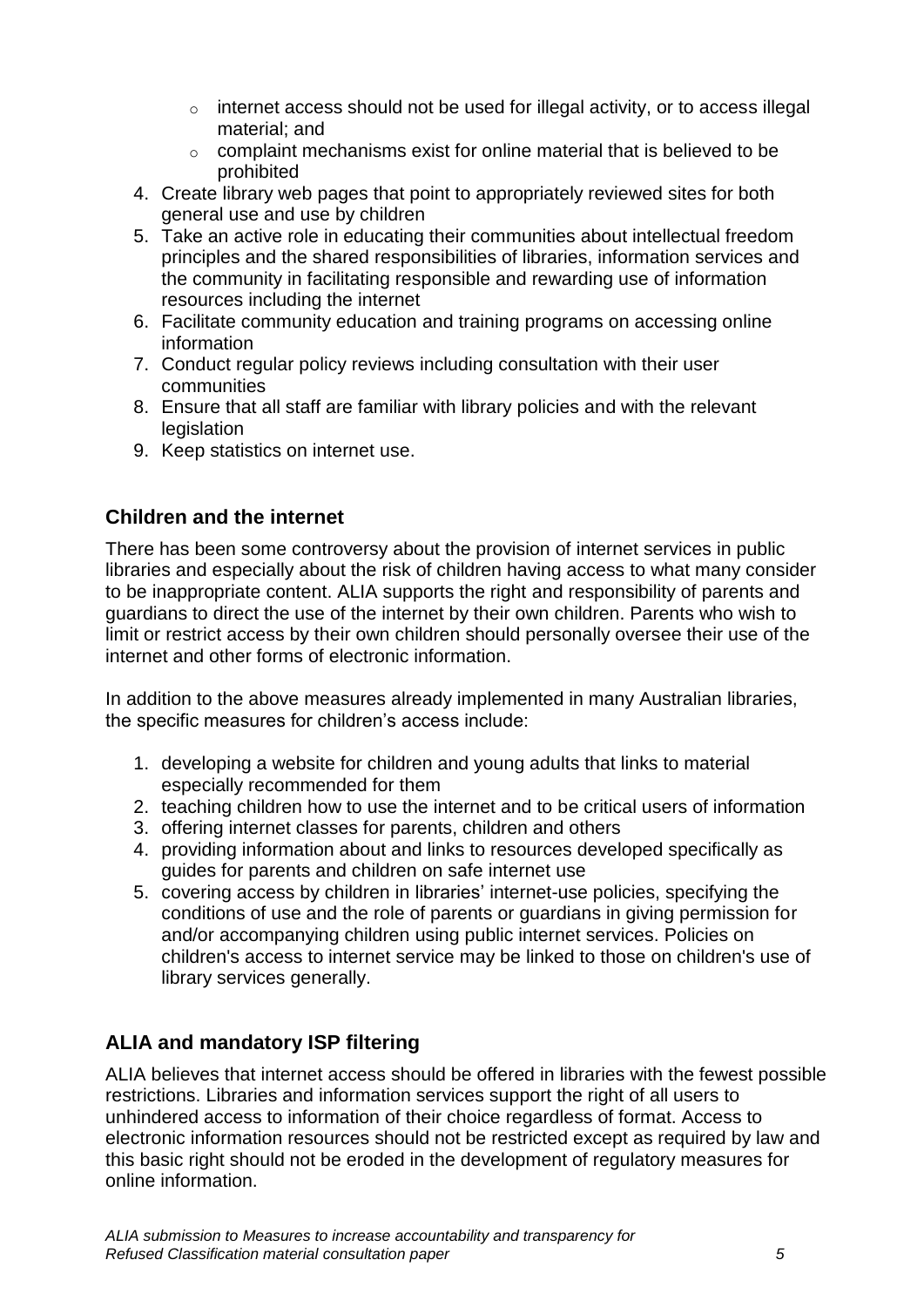ALIA acknowledges that we need to do something effective to stop children seeing extreme pornography on the internet but a balance also needs to be found between **protecting children** and **censoring adults***.*

#### *Undesirable content and a false sense of security*

ALIA agrees that the issue of child abuse and pornography is abhorrent and needs addressing. But the proposed RC blacklist is just one form of the internet: the blacklist covers URLs only; it does not protect children against pornographic activities in the areas of peer-to-peer networking, instant messaging, torrents, direct emails and chat rooms. Most undesirable content is transmitted in these ways rather than from normal websites. The new filter cannot block this kind of internet traffic as the Government itself has confirmed.

The stated goal of the Government"s proposal is to protect children. ALIA is very concerned that it will only serve to give parents a false sense of security. It will not block the vast majority of sites unsuitable for children, nor lessen other serious risks facing children online such as cyber-bullying. And the Government has admitted that the filtering will only help to reduce the risk of inadvertent exposure.

#### *Cybersafety education*

The key to protecting children online is education, empowerment, supervision, and voluntary filtering. Adequate fundng of cybersafety education for children and parents should be a major component of the Government's policy on online safety. Real protection can only come when parents take responsibility for controlling their children"s internet use.

Every Australian should not be treated like a child: adults have the right to look after their children, to educate themselves on how to protect their children, and to have greater access to resources and experts to assist with this education.

#### *Preserving democratic society*

The proposed filter sets a dangerous precedent of centralised internet censorship. Censorship and limitations on the free flow of information undermine democratic society and strengthen the cause of those who seek to destroy it. The most effective way to preserve democratic society is by making available the widest possible range of viewpoints, opinions and ideas so that all individuals have the opportunity to be informed.

Refusing classification to selected material takes away not only our right to read the opinions of others but also our right to disagree with what they say. Because of the proposed secrecy for the blacklist, it will be impossible to discuss and challenge a website's restriction because the community will not know that it exists.

We cannot refute what we cannot read. If we disagree with ideas online or in publications, then we should refute those ideas, not ban the material that contains them. Australia's liberal and tolerant way of life is based on respect for each others' views and the freedom to state our opinions without fear of retribution or arrest.

The proposed category of 'refused classification' is much broader than child sexual abuse material. ALIA is concerned about the risk that adults will be prohibited from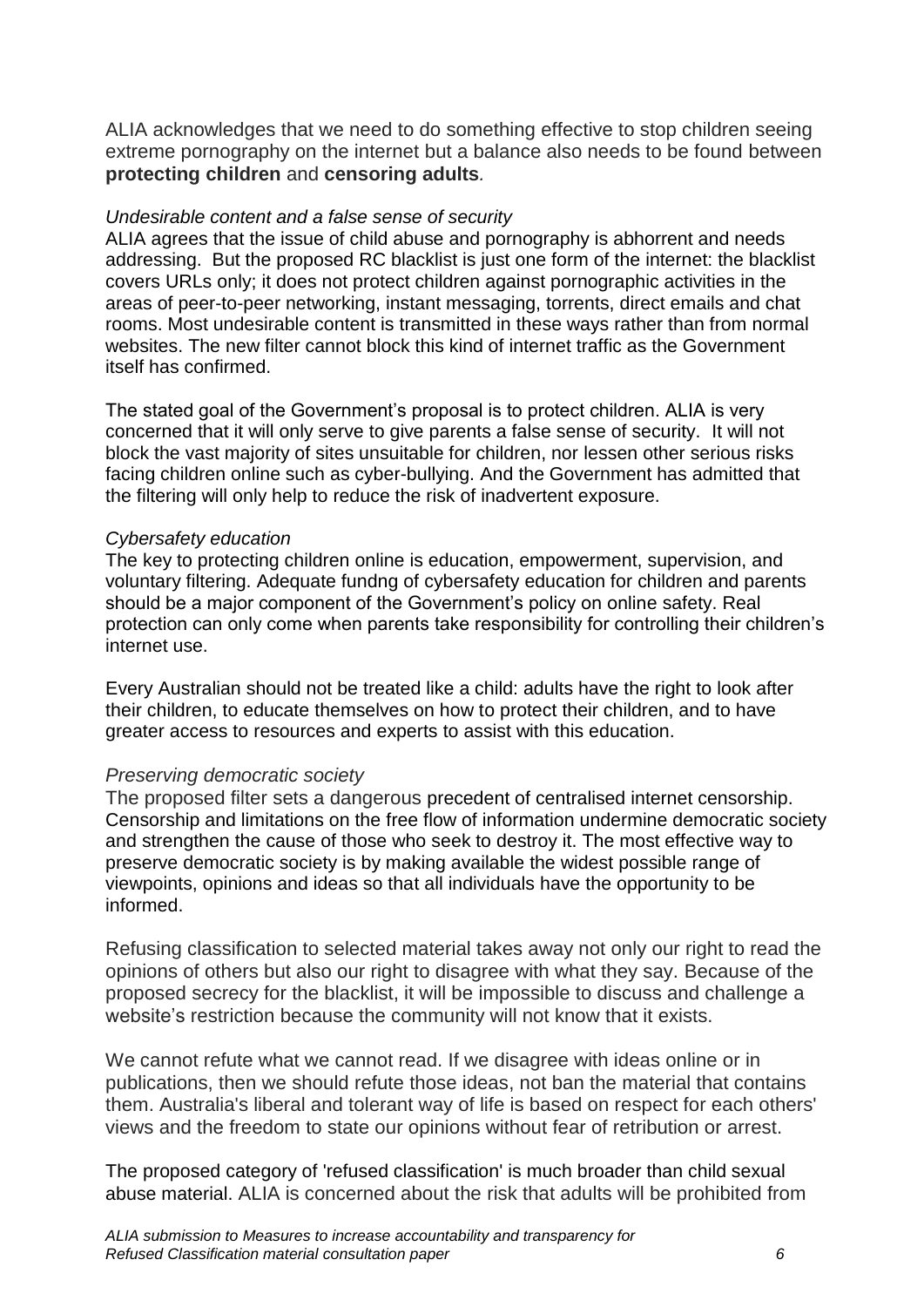viewing a very wide range of legal content. Adults should be allowed to make their own decisions about what they look at online. Every Australian has the right to access information about sensitive issues such as euthanasia, terrorism, sexual persuasion, and suicide.

Adults do have the right to view material that is not illegal on the internet – in a free and democratic society where freedom of information is regarded as a right of its citizens.

### <span id="page-6-0"></span>**ALIA's response to the options in the consultation paper**

The Government"s consultation paper is based on the premise that mandatory filtering will be introduced. ALIA is opposed to mandatory filtering on the basis of freedom of access to information. However, we wish to make the following comments on the options and the Government"s proposed Refused Classification content list.

The National Classification Code states that classification decisions are to give effect, as far as possible, to the principle that adults should be able to read, hear and see what they want. It is unclear how the proposed options comply with this principle.

The stated intent is that the proposed measures would increase accountability and transparency. We believe that the proposed measures will not succeed in doing this.

It has been revealed that ACMA"s current blacklist contains a majority of websites that fall outside the category of child pornography. Options 4, 5 and 6 would need to be expanded to include a clear system of appeal and judicial review of decisions that goes beyond the Classification Board or its review board.

To achieve transparency, the blacklist would have to be publicly available.

We have grave concerns about international lists from overseas agencies being imposed on Australians. There are potentially thousands of sites that would be blocked. Each country would have their own definitions and processes for including undesirable content thereby giving rise to huge differences and inconsistencies.

Given that the proposed category of "refused classification" is much broader than child pornography material and that the majority of the current blacklist already falls outside this sort of material, it is imperative that transparent processes be developed to prevent content creep. It is conceivable that future governments or lobby groups would seek to have material classified as RC that they perceive as dangerous or immoral. Once the blacklist is increased by thousands of overseas sites, it is hard to imagine how the creep could be contained. More sinsidiously, it is likely that future expansion of the blacklist will contain even more legal content leading to heavy-handed, undemocratic and blatant censorship. For example, how would the Classification Board classify websites that discuss circumventing the blocking or filtering?

The consultation paper does not address the issue of referred content. If an Australian website links to an unacceptable overseas website, will the entire Australian website be taken down? Will the emphasis be on the place of reception rather than the place of publication?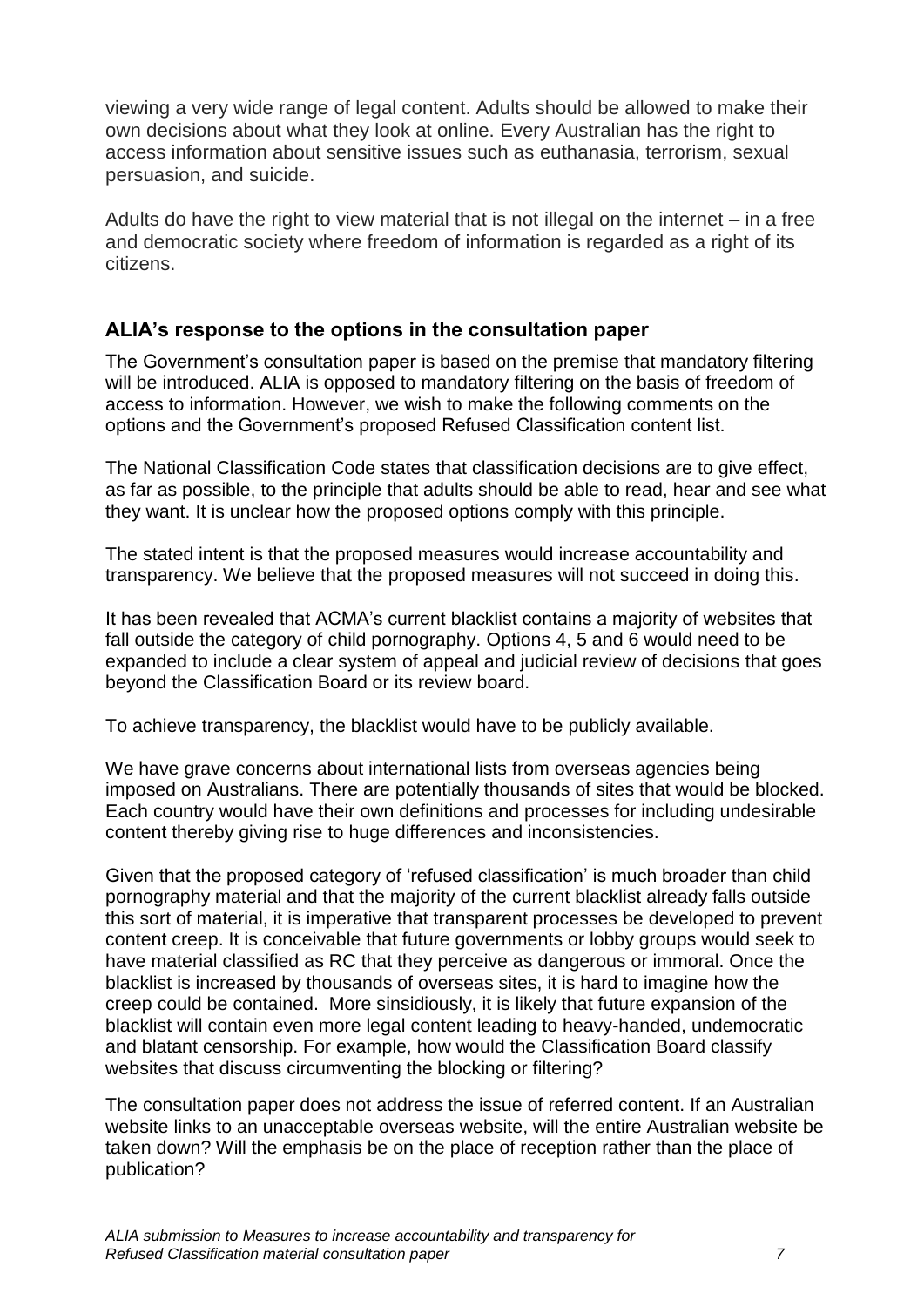# <span id="page-7-0"></span>**ALIA's proposals in response to the consultation paper**

ALIA proposes the following policies on internet filtering:

- 1. A significant shift of the cost of the proposed mandatory filtering should go into additional government funding for the AFP Child Protection initiatives
- 2. Significant funding for a national cybersafety education program for children and parents
- 3. Finding an effective way of filtering illegal images of children on the internet
- 4. An opt-out option from mandatory ISP filtering: ISPs would provide information about filtering so that adults, parents and businesses can make an informed decision about whether to filter or not to filter.

## <span id="page-7-1"></span>**Scenarios on the impact of internet filtering on obtaining information**

If the Government's proposed RC material filtering proceeds, material may be filtered as in the following scenarios.

- 1. My uncle is an active member of an association which he says promotes Australian society. He wants me to become involved. I want to find out about this association in order to make a decision but the website is blocked.
- 2. Our son is a drug user and although we have worked with him along with several supportive associations and agencies, we know that he is still using. I desperately want some information to give him about harm minimisation and safe injecting practices but the website about safer injecting is blocked.
- 3. A university student is developing his PhD topic on violence and aggression of Australians opposing abortion. He is doing preliminary searches before deciding on the specific aspects of the topic. He found so many blocked websites that he concluded that the topic was not possible to be researched in Australia.

## <span id="page-7-2"></span>**Conclusion**

As the examples above indicate, there are very definite consequences of blocking access to information and these will be directly experienced by individuals, groups and communities. Policy makers also need to be very cautious in censorship of particular kinds of material, bearing in mind the exposure of past "moral panics" in relation to newly introduced media as serving the tastes and interests of a very narrow group in society.

ALIA does not believe that mandatory ISP filtering will achieve the stated policy goals of protecting children. Mandatory filtering creates an issue around freedom of information. There should be an opt-out option where parents have the right and responsibility to decide whether to filter or not to filter. This option would protect Australians' freedom and our democratic society.